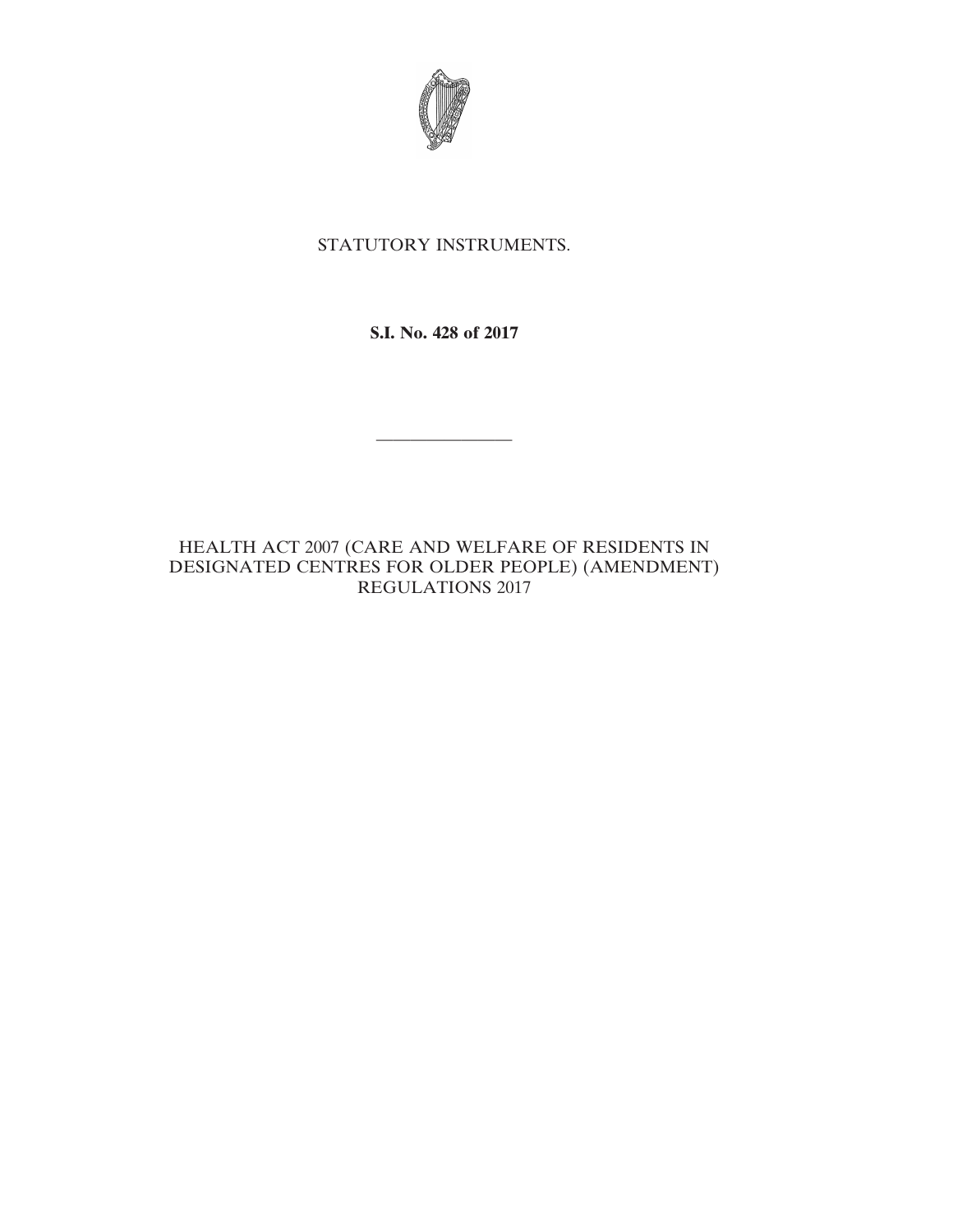## HEALTH ACT 2007 (CARE AND WELFARE OF RESIDENTS IN DESIGNATED CENTRES FOR OLDER PEOPLE) (AMENDMENT) REGULATIONS 2017

I, SIMON HARRIS, Minister for Health in exercise of the powers conferred on me by section 101 of the Health Act 2007 (No. 23 of 2007) (as adapted by the Health and Children (Alteration of Name of Department and Title of Minister) Order 2011 (S.I. No. 219 of 2011)), hereby make the following regulations:

1. These Regulations may be cited as the Health Act 2007 (Care and Welfare of Residents in Designated Centres for Older People) (Amendment) Regulations 2017 and shall come into operation on the 2nd day of October 2017.

2. Regulation 2 of the Health Act 2007 (Care and Welfare of Residents in Designated Centres for Older People) Regulations 2013 (S.I. No. 415 of 2013) is amended by the substitution of the following definition for the definition of "designated centre":

" 'designated centre' means a designated centre for older people to which paragraph  $(a)$ (iii) or paragraph  $(c)$  of the definition of 'designated centre' (amended by section 97 of, and Item I of Part 20 of Schedule 2 to, the Child and Family Agency Act 2013 (No. 40 of 2013)) in section 2 of the Act applies;".

GIVEN under my Official Seal, L.S. 2 October 2017.

> SIMON HARRIS, Minister for Health.

*Notice of the making of this Statutory Instrument was published in "Iris Oifigiúil" of* 6*th October*, 2017.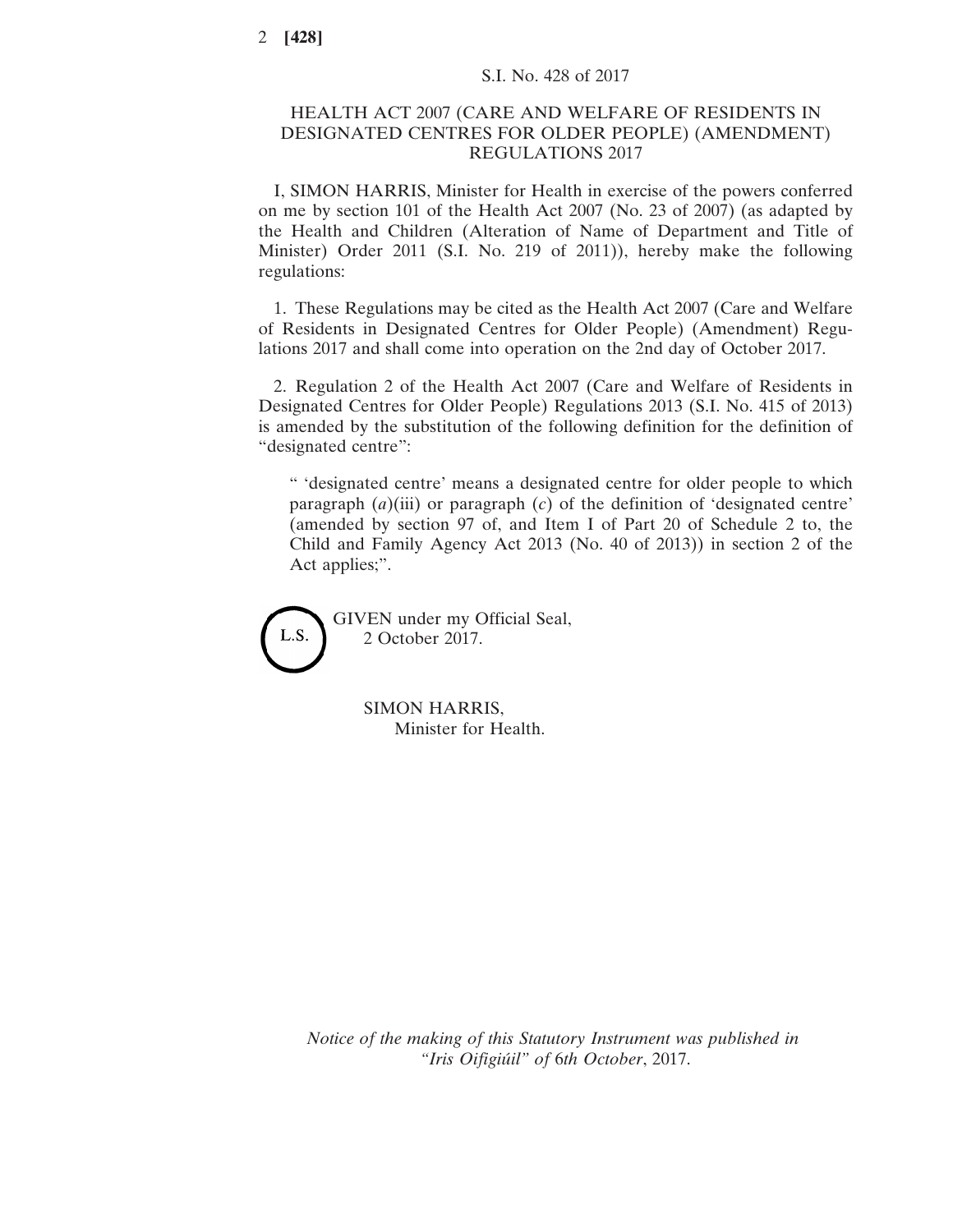**[428]** 3

## EXPLANATORY NOTE

*(This note is not part of the Instrument and does not purport to be a legal interpretation)*

This is a technical amendment to the Health Act 2007 (Care and Welfare of Residents in Designated Centres for Older People) Regulations 2013.